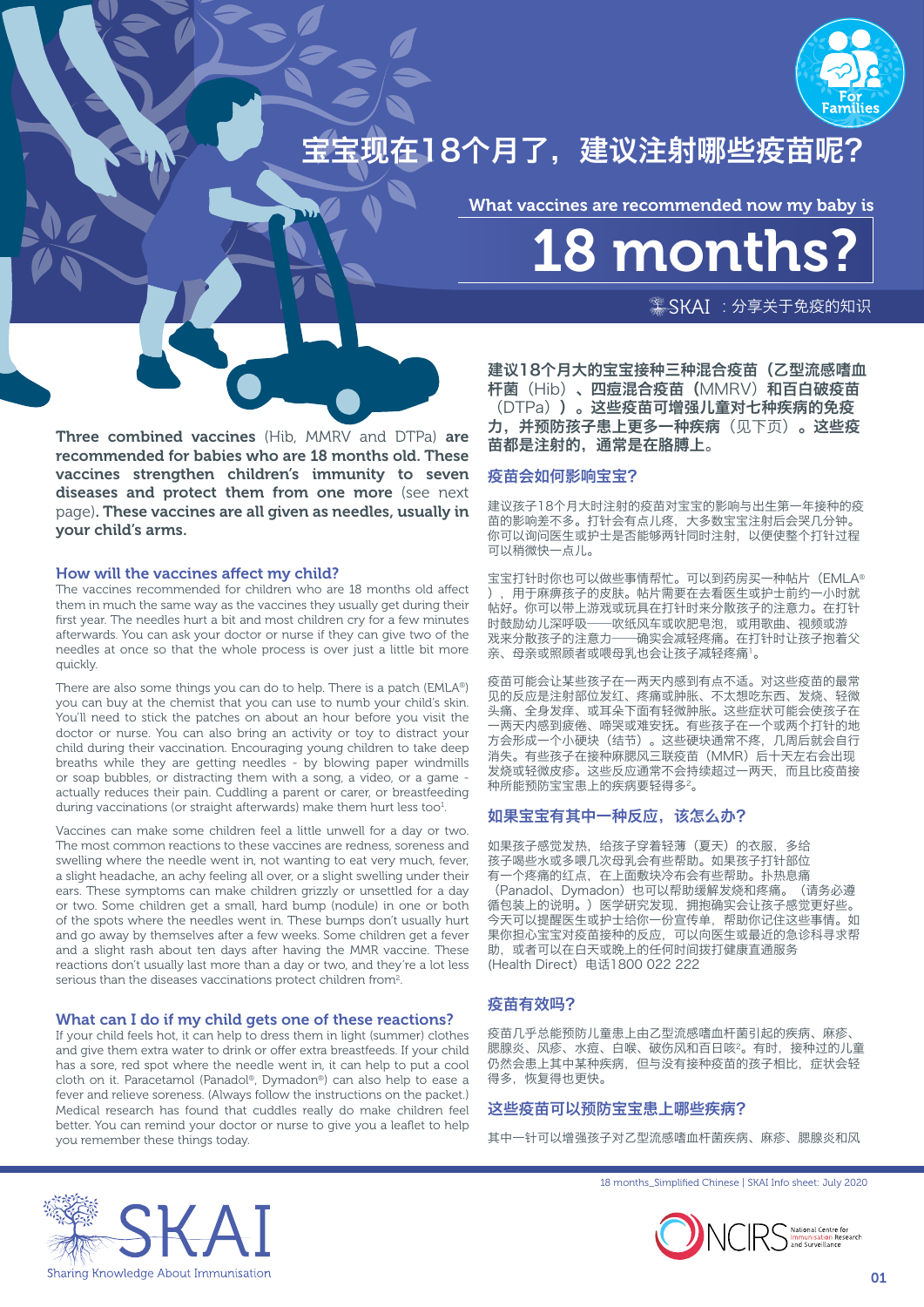If you are worried about your child's reaction to a vaccination, you can get help from your doctor, or the nearest emergency department, or you can call Health Direct on 1800 022 222 at any time of the day or night.

#### Do the vaccines work?

The vaccines almost always prevent children from getting disease caused by Hib germs, measles, mumps, rubella, varicella (chickenpox), diphtheria, tetanus, and pertussis<sup>2</sup>. Sometimes children who are vaccinated still catch one of these diseases, but they usually get much milder symptoms and recover more quickly than children who haven't had the vaccine.

### What are the diseases these vaccines protect my child from?

One of the needles strengthens children's immunity to measles, mumps and rubella, and protects them from varicella. The other strengthens their immunity to diphtheria, tetanus and pertussis. All of these diseases are less common than they were before most children living in Australia were vaccinated, but are still common in other nearby countries. Children can still get these diseases in Australia, especially if they aren't vaccinated.

#### Are the diseases serious?

Hib bacteria (germs) cause a variety of serious illnesses, including swelling around the brain (meningitis), blood poisoning (sepsis), swelling in the throat (epiglottis) and infection in the lungs (pneumonia). Babies can die from the diseases caused by Hib and those who survive often have brain damage. Hib spreads from person to person just like a common cold<sup>2</sup>.

Measles is best known as a disease that causes a spotty rash. It spreads very easily, even before the rash starts, when a person who has caught it coughs or sneezes and another person is nearby. Measles can be very serious. It causes lung infections (pneumonia), blindness, bleeding (thrombocytopenia) and brain diseases (called meningitis and SSPE). SSPE is very rare, but children who get it do not survive. People who catch measles as children can also develop serious health issues later in life<sup>2</sup>.

Mumps causes fever (high temperature), headache, sore throat, aching muscles and painful swellings in the neck, and sometimes the underarms or groin. Rarely, mumps can cause a brain infection (meningitis or encephalitis). It spreads like a common cold<sup>2</sup>.

Rubella is sometimes called 'German measles'. It is usually a very mild illness, like a common cold, but it spreads very easily from one person to another. If a pregnant woman catches rubella, her baby will almost certainly be born deaf, blind or brain damaged. Vaccinating young children also protects mothers and babies from rubella<sup>2</sup>.

Varicella is usually called chickenpox. It is a virus that spreads easily from person to person like a cold or flu. It causes fever and itchy red spots that become blisters. The condition is usually mild for children, but can be very serious for adults. Pregnant women who get chickenpox can get pneumonia, encephalitis (brain swelling), and hepatitis (liver disease). Their babies may be born underweight, with scars on their skin, or with arms, legs and brains that do not develop normally. These babies can also get a painful disease called shingles in the first few years of their lives. Vaccinating children against varicella helps protect mothers and babies<sup>2</sup>.

**Diphtheria** is a serious disease that can cause a membrane (or skin) to grow over a child's throat and stop them from breathing. Diphtheria is very rare in Australia now, but the vaccine is still used to protect children from catching diphtheria from people who have travelled to places where it is more common<sup>2</sup>.

Tetanus is sometimes called lockiaw. Tetanus affects all the muscles in the body, including the ones used for breathing. The germ that causes tetanus lives in the soil, which means children can get tetanus through a cut, a burn, a bite or even just a prick (from a nail or a thorn)<sup>2</sup>.

疹的免疫力,并可预防孩子患上水痘。另外一种会增强孩子对白喉、 破伤风和百日咳的免疫力。现在大多数生活在澳大利亚的儿童都接种 疫苗,所有这些疾病都不像之前那么常见了,但在附近其他国家仍然 很常见。儿童仍然可能会在澳大利亚患上这些疾病,特别是如果不接 种疫苗的话。

## 这些疾病严重吗?

乙型流感嗜血杆菌细菌(病菌)可引起多种严重疾病,包括脑部肿胀 (脑膜炎)、血液中毒(败血症)、咽喉肿胀(会厌炎)和肺部感染 (肺炎)。婴儿可能会因乙型流感嗜血杆菌引起的疾病而死亡,而存 活者则往往会有脑损伤。乙型流感嗜血杆菌就像普通感冒一样在人与 人之间传播2。

麻疹人们最熟知的是一种引起斑点状皮疹的疾病。麻疹很容易传播, 甚至在出疹之前就具传染性,当患病者咳嗽或打喷嚏而另一个人就在 附近时就会传播。麻疹可能会非常严重,会导致肺部感染(肺炎)、 失明、出血(血小板减少症)和脑部疾病(称为脑膜炎和亚急性硬化 性全脑炎(SSPE))。亚急性硬化性全脑炎非常罕见,但患病儿童 却无法存活下来。在儿童期患过麻疹的人还可能在今后出现严重的健 康问题2。

腮腺炎可导致发烧(高热)、头痛、喉咙痛、肌肉酸痛和颈部有时是 腋下或腹股沟疼痛肿胀。腮腺炎很少会引起脑部感染(脑膜炎或脑 炎)。该病会像普通感冒一样传播2。

风疹有时称为'德国麻疹', 通常是一种非常轻微的疾病, 像普通感 冒一样,但很容易从一个人传播到另一个人。如果孕妇感染风疹,婴 儿几乎肯定会在出生时出现耳聋、失明或脑损伤。给幼儿接种疫苗还 可以预防母亲和婴儿感染风疹2。

水痘是一种病毒,很容易在人与人之间传播,就像感冒或流感一样。 水痘会引起发烧和发痒的红斑,然后变成水疱。对于儿童来说,病况 。<br>通常很轻微, 但对于成年人来说可能会非常严重。患有水痘的孕妇可 能患上肺炎、脑炎(脑肿胀)和肝炎(肝病)。她们的婴儿可能出生 时体重过轻,皮肤上有疤痕,或者手臂、腿部和大脑不能正常发育。 这些婴儿在生命的最初几年也可能会患上一种叫做带状疱疹的痛苦疾 病。给儿童接种水痘疫苗有助于保护母亲和婴儿2。

白喉是一种严重的疾病,会导致孩子的咽喉生出粘膜(或皮)并阻碍 呼吸。白喉现在在澳大利亚非常罕见,但该疫苗仍在使用,以预防儿 童从曾去过白喉更常见的地方的人身上感染白喉2。

破伤风有时被称为牙关紧闭症,会影响身上所有肌肉,包括用于呼吸 的肌肉。引起破伤风的病菌生活在土壤中,这意味着儿童可能通过割 伤、烧伤、咬伤或甚至只是刺伤(被钉子或刺扎一下)而感染2。

百日咳通常被称为哮咳。在患病者咳嗽或打喷嚏时,很容易就会经由 空气从一个人传播到另一个人。引起百日咳的病菌会刺激呼吸道引起 咳嗽发作,且可能非常严重。小婴儿可能会因哮咳而死亡<sup>2</sup>。

### 听说这些疫苗会有严重的副作用。是真的吗?

严重的副作用可能会发生,但非常非常罕见。在接种首剂麻腮风三联 疫苗(MMR)后约7至10天,每3000名儿童中约有一名会出现热性 惊厥2 (抽风或抽搐) 。当孩子的体温突然升高 (发烧) 时可能会发 生这种情况。当幼儿患上会导致发烧的疾病(如感冒)时会比接种疫 ———————————————————<br>苗后更常出现热性惊厥。当孩子体温不再上升时,就会停止。有这种 反应的孩子通常很快就会恢复。

每百万(1,000,000)名接种麻腮风三联疫苗的儿童中约有三至五名 会有一种导致瘀青或出血反应(血小板减少症),通常持续一到六个 月, 然后会好转。

不到百万(1,000,000)分之一的儿童会对其中某种疫苗中的某种成 分有严重的过敏反应(过敏症)<sup>2</sup>。如果有这种反应,通常会在你和孩 子离开诊所前发生。医生或护士知道如何帮助有这种反应的儿童快速 恢复。过敏症很可怕,但极为罕见。